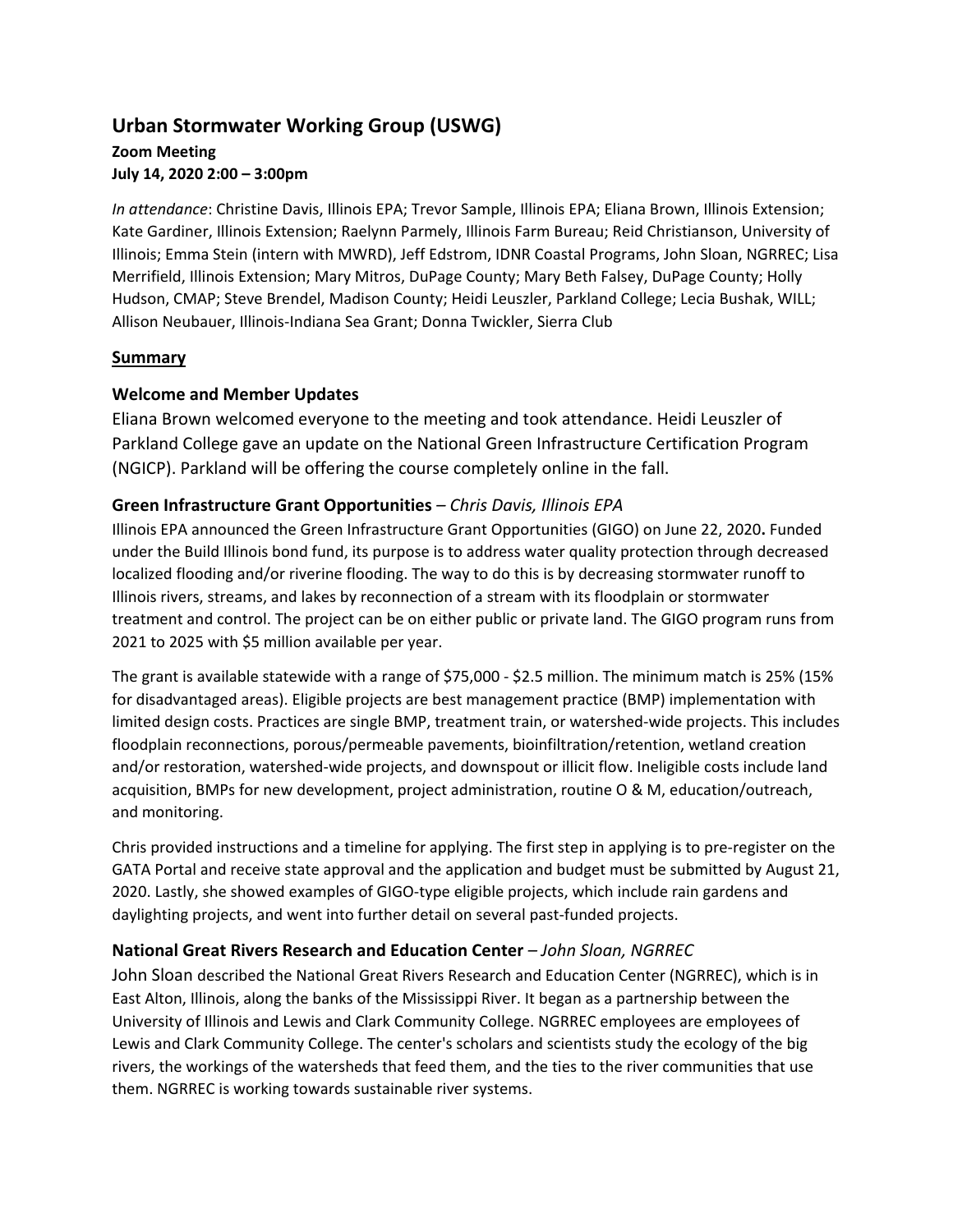There are three branches of NGRREC: research, education, and conservation. The research branch has researchers in terrestrial (forest) ecology, watershed science, wildlife ecology, community ecology, aquatic ecology, and ornithology. The education branch has several programs, a summer internship, and public activities like the Water Festival, Neighbor Nights, and Brewers and Biologists. The conservation branch has the Habitat Strike Team and the Land Conservation Specialist Program.

NGRREC runs the RiverWatch program, which provides training for citizens to collect data in wadeable streams. Signature programs include Great Rivers Ecological Observatory Network (GREON), which is a series of water quality monitoring platforms strategically placed on the Mississippi River or its tributaries, and the Great Lakes to Gulf Virtual Observatory (GLTG), which is a website for visualizing water resources data from the Mississippi River Basin aggregated across various sources.

The Confluence Field Station is LEED Certified Gold with a green roof, porous pavement, onsite wastewater treatment, and stormwater capture and reuse. They want to continue working with scientists and have good relationships with St. Louis University, Washington University, Southern Illinois University Edwardsville, and a few others.

## **Water Quality Trends Analysis** *– Jeff Edstrom, IDNR Coastal Programs*

Jeff Edstrom gave an overview of the Illinois Coastal Water Quality Trends Analysis, which aims to find water quality trends to help determine necessary management actions and to identify "unknown" sources and causes of water quality impairments. There are two parts to the effort: the water quality database and model and the water quality data monitoring, collection, and analysis visioning.

The water quality database and model is an Illinois State Water Survey effort funded by the Illinois Coastal Program. It uses a model that incorporates the Illinois EPA 2018 Integrated Water Quality Report to identify impairments for different waterways.

The water quality data monitoring, collection, and analysis visioning is used to examine ways that we can better understand what is happening in the environment, how we set water quality goals and priorities in the next five years, and how to identify more effective approaches to monitoring and data analysis, as well as to identify data needs going forward and understand data gaps in information, time, and location. Five-year priorities and goals for the monitoring vision to focus on are how to make existing environmental data more available and accessible as appropriate, how to improve monitoring efforts to get a better water quality data, and how to develop a framework to better analyze and characterize water quality.

A survey sent to advisory group members showed that more consistency in water quality dataset formats, more high-quality data, collecting appropriate automated data, making data more accessible, more timely interpretation of data, and to better understand water quality trends over time are higher priority issues, whereas lower priority issues include crowdsourced water quality data, organized private efforts to collect water quality data, and artificial intelligence technologies.

Next steps are to get the ISWS Trends Model Analysis and identify data analysis gaps based after model data formatting by location, time, and data type, identify potential useful technologies that might improve data collection, and unknown sources and causes in Impaired Waters list.

## **Next Steps**

The next USWG Zoom meeting is August  $11<sup>th</sup>$  from 2:00 – 3:00pm.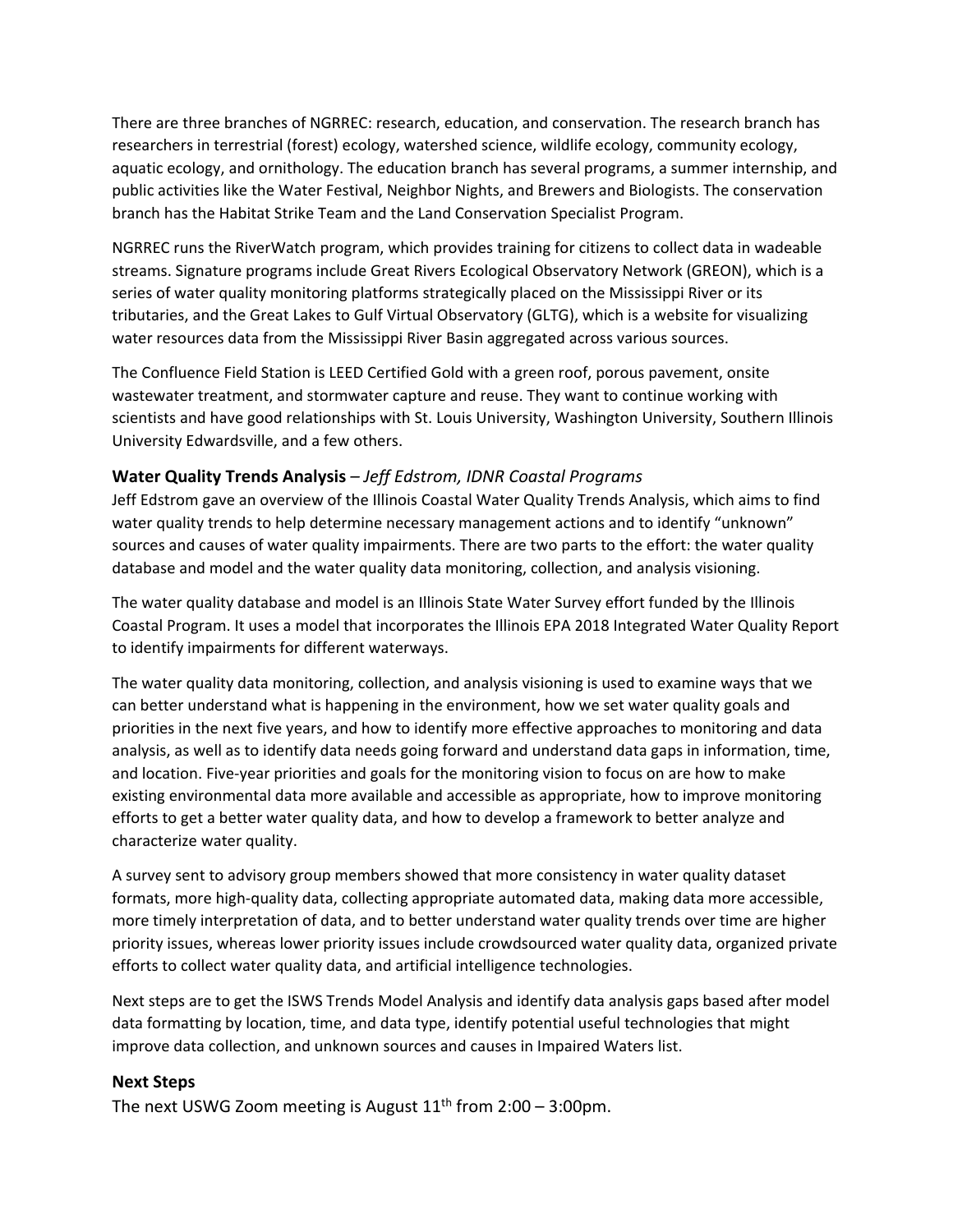## **Meeting Minutes**

#### **Welcome and Member Updates**

Eliana welcomed everyone to the meeting and took attendance. Heidi provided an update.

Heidi Leuszler, Parkland College: Parkland College has permission from WEF to hold their National Green Infrastructure Certification Program (NGICP) training virtually this year. There is usually a 35-hour time commitment with 9 hours of a field component. This year, they have decided to waive the 9-hour inperson field training so that they can offer the training completely online. Eliana is the co-trainer and we will try to do virtual field trips. Parkland has a TV crew that could film the tours. The exam does have to be in-person though, so people would have to come to Parkland or work out a proctor site. Training will start on Thurs, Oct  $8<sup>th</sup>$  with the exam offered at Parkland during the week of Nov.  $9<sup>th</sup>$ .

## **Green Infrastructure Grant Opportunities** *– Chris Davis, Illinois EPA*

Illinois EPA announced the Green Infrastructure Grant Opportunities (GIGO) on June 22, 2020**.** Funded under the Build Illinois bond fund, its purpose is to address water quality protection through decreased localized flooding and/or riverine flooding. The way to do this is by decreasing stormwater runoff to Illinois rivers, streams, and lakes by reconnection of a stream with its floodplain or stormwater treatment and control. The project can be on either public or private land. The stormwater treatment and control can be directly upstream or downstream of an impervious area that currently impacts a waterway of Illinois and from impervious surfaces associated with existing urban development.

The GIGO program runs from 2021 to 2025 with \$5 million available per year. Applications for the first year are due August 21, 2020. The grant is available statewide, and the range is \$75,000 - \$2.5 million, with \$2.5 million being the maximum grant amount. The minimum match is 25% (15% for disadvantaged areas). Project length is normally 24 months. Eligible projects are best management practice (BMP) implementation with limited design costs. Practices are single BMP, treatment train, or watershed-wide projects. This includes floodplain reconnections, porous/permeable pavements, bioinfiltration/retention, wetland creation and/or restoration, watershed-wide projects, and downspout or illicit flow. Ineligible costs include land acquisition, BMPs for new development, project administration, routine O & M, education/outreach, and monitoring.

Expected applicants would be anyone who could legally accept funds from the State of Illinois, like municipalities, sanitary districts, park districts, watershed groups, and other non-profit groups that preregister through the Grant Accountability and Transparency Act (GATA) Portal. The Reimbursement Program requires a 25% match (and limited 15% in disadvantaged areas). Applicants must pre-qualify in the GATA Portal (grants.illinois.gov) to apply.

If funded, the organization would enter into a financial assistance agreement with the Illinois EPA, with product development and GATA management throughout the agreement period. Product development would include designs and engineering permits, 10-year operation and maintenance plan, BMP form and pollutant load reduction calculations, BMP implementation after design approval, quarterly reporting (GATA PPR and PFR), invoicing, and financial reporting with photos. Then there would be reimbursement of eligible costs, which must be incurred during the grant period.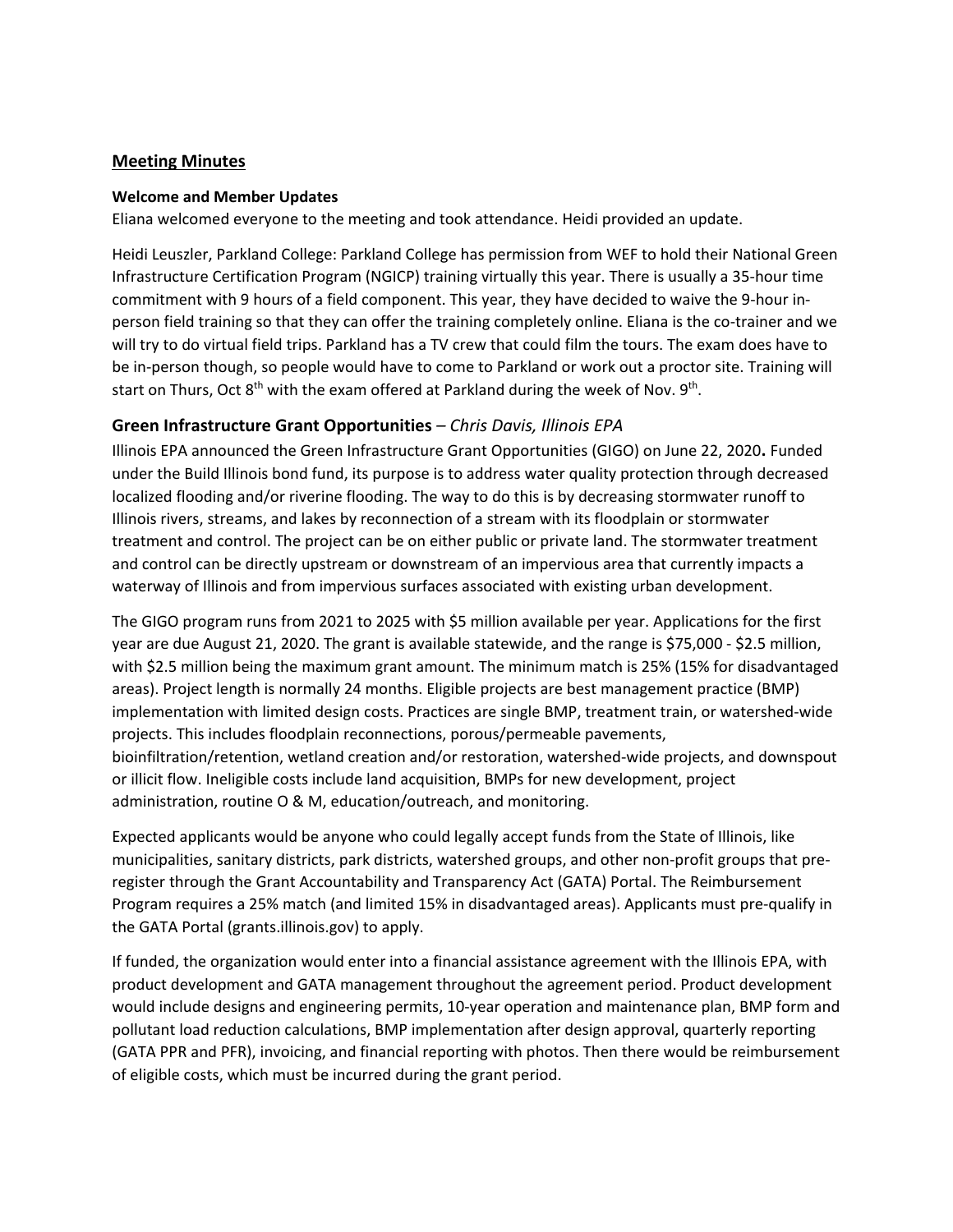The application process and timeline is as follows. The notice of funding posted was posted on June 22, 2020. First step is the applicant pre-registering and receiving state approval. After that, application and budget must be submitted by August 21, 2020. Agency then reviews application and develops a workplan by fall 2020. Applicant completes fiscal/administrative/programmatic risk assessments. Then notice of state award (non-binding) in fall 2020 and, finally, agency develops a grant agreement in winter 2020.

Chris showed examples of GIGO-type eligible projects, which included rain gardens and daylighting projects, and went into further detail on several past-funded projects. The Springbrook Creek Stream Meandering (Forest Preserve District of DuPage County - 2008) was funded by the Section 319 Grant Program. It installed a stream channel remeander with an annual load reduction of 3,237 tons of sediment, 1,619 lbs of phosphorus, and 1,619 lbs nitrogen. The Morton Arboretum Parking Lot Runoff Control (Morton Arboretum - 2006) was also funded by the Section 319 Grant Program. It installed porous pavement, 4' deep gravel drainage layer, curb cuts, bioswales, level spreader, rock outlet protection, filter strip, and wetland. The Downspout Disconnection Assistance Program (Village of LaGrange Park – 2018) was funded by the Illinois Green Infrastructure Grant Program. It installed downspout disconnections, rain gardens, bioswales, dry wells, rain barrels, and popup emitters and resulted in 4,407 downspouts disconnected from 1,847 homes. The Old Salem Chautauqua Wetland Basin Project (Old Salem Chautauqua Homeowners Association – 2006) was funded by the Section 319 Grant Program. It installed a pond with side channel outlet with two wetland cells. Originally a historic 6 acre pond constructed in 1926, it was breeched in 1997 by a flash flood. The project resulted in a 6.4 acre pond with stable outlet/overflow channel with sediment load reduction of 19 tons per year.

#### *Questions/Discussion*:

Holly Hudson: Can administrative labor be counted towards the match?

Christine Davis: No, it cannot.

Holly Hudson: Okay thank you! Looks like this covers all the bases.

Heidi Leuszler: Excellent work, Chris! This is fantastic!

**National Great Rivers Research and Education Center (NGRREC)** *– John Sloan, NGRREC* The facility is located in East Alton, Illinois along the banks of the Mississippi River. It is a LEED Gold certified building.

The National Great Rivers Research and Education Center (NGRREC) started at the University of Illinois with Dr. Gary Rolfe, who thought Illinois needed a freshwater field station. Gary collaborated with Dr. Dale Chapman from Lewis and Clark Community College, who got the resources to build the facility. Dr. Dick Warner was the senior scientist. NGRREC employees are employees of Lewis and Clark Community College. At one point, they shared the building with the Illinois Natural History Survey at the Prairie Research Institute.

The center's scholars and scientists study the ecology of the big rivers, the workings of the watersheds that feed them, and the ties to the river communities that use them. NGRREC is working towards sustainable river systems.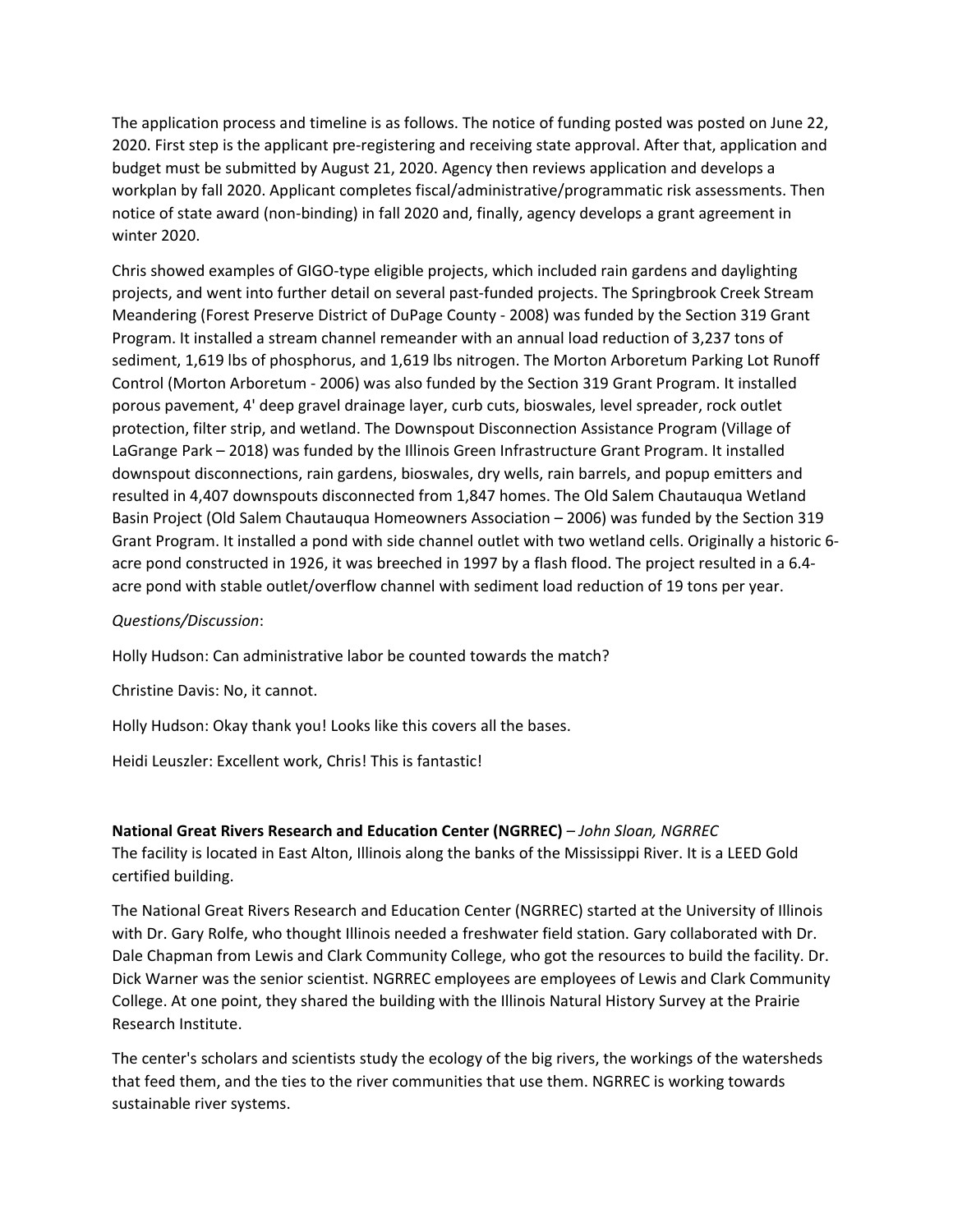There are three branches of NGRREC: research, education, and conservation. John is part of the research branch. The research branch includes Dr. Lyle Guyon for terrestrial (forest) ecology, Dr. John Sloan for watershed science, Dr. John Crawford for wildlife ecology, Dr. Tony Dell for community ecology, Dr. Danelle Haake for aquatic ecology, and Dr. Justin Shew for ornithology. The education branch has Sarah Fisher as the director, Dr. Danelle Haake as the RiverWatch director, and an environmental educator to be hired soon. Education branch programs include Project WET, Swarovski Water School, Mississippi River Xchange, and a summer internship. Public activities include the Water Festival, Neighbor Nights, and Brewers and Biologists. The conservation branch has Dr. Justin Shew as director, Cody Berry as Habitat Project Coordinator, and Lindsay Griggs as Habitat Senior Project Assistant. The Habitat Strike Team manages the Illinois Recreational Access Program (IRAP) and the Grant to Restore Habitat for Wildlife and Provide Lewis and Clark Student Training. The Land Conservation Specialist Program consists of four specialists and provides technical assistance to landowners enrolled in USDA Farm Bill conservation programs.

NGRREC runs the RiverWatch program, which is a citizen science program that provides training and then the citizens collect data in wadeable streams. NGRREC Signature programs include Great Rivers Ecological Observatory Network (GREON), which is a series of water quality monitoring platforms strategically placed on the Mississippi River or its tributaries. Great Lakes to Gulf Virtual Observatory is a website for visualizing water resources data from the Mississippi River Basin aggregated across various sources.

GREON routinely measures temperature, dissolved oxygen, specific conditions, turbidity, chlorophyll, blue-green algae, fluorescent DOM, and nitrate. The GLTG Virtual Observatory is a web-based geospatial application that integrates water quality data and analytical tools from multiple sources, allowing a user to visualize and understand nutrient pollution and water quality conditions in the Mississippi River watershed. It provides users with tools to explore, analyze, and compare water quality data from the Mississippi River and its tributaries.

The Confluence Field Station is LEED Certified Gold with a green roof, porous pavement, onsite wastewater treatment, and stormwater capture and reuse. The community loves to visti and walk around on the green roof. They want to continue working with scientists and have good relationships with St. Louis University, Washington University, Southern Illinois University Edwardsville, and a few others.

#### **Illinois Coastal Water Quality Trends Analysis** *– Jeff Edstrom, IDNR Coastal Programs*

Jeff first gave an overview of the Illinois Coastal Water Quality Trends Analysis. It grew out of the Illinois Coastal Nonpoint Program Approval Process to determine water quality trends to help determine what management actions are needed where and to identify what is needed to identify "unknown" sources and causes of water quality impairments. There are two parts to the effort: the water quality database and model and the water quality data monitoring, collection, and analysis visioning.

The water quality database and model is an Illinois State Water Survey effort funded by the Illinois Coastal Program. It uses a model that incorporates the Illinois EPA 2018 Integrated Water Quality Report to identify impairments for different waterways. ISWS is collecting and formatting data available from different agencies and organizations and the next step is an exploratory data analysis that identifies data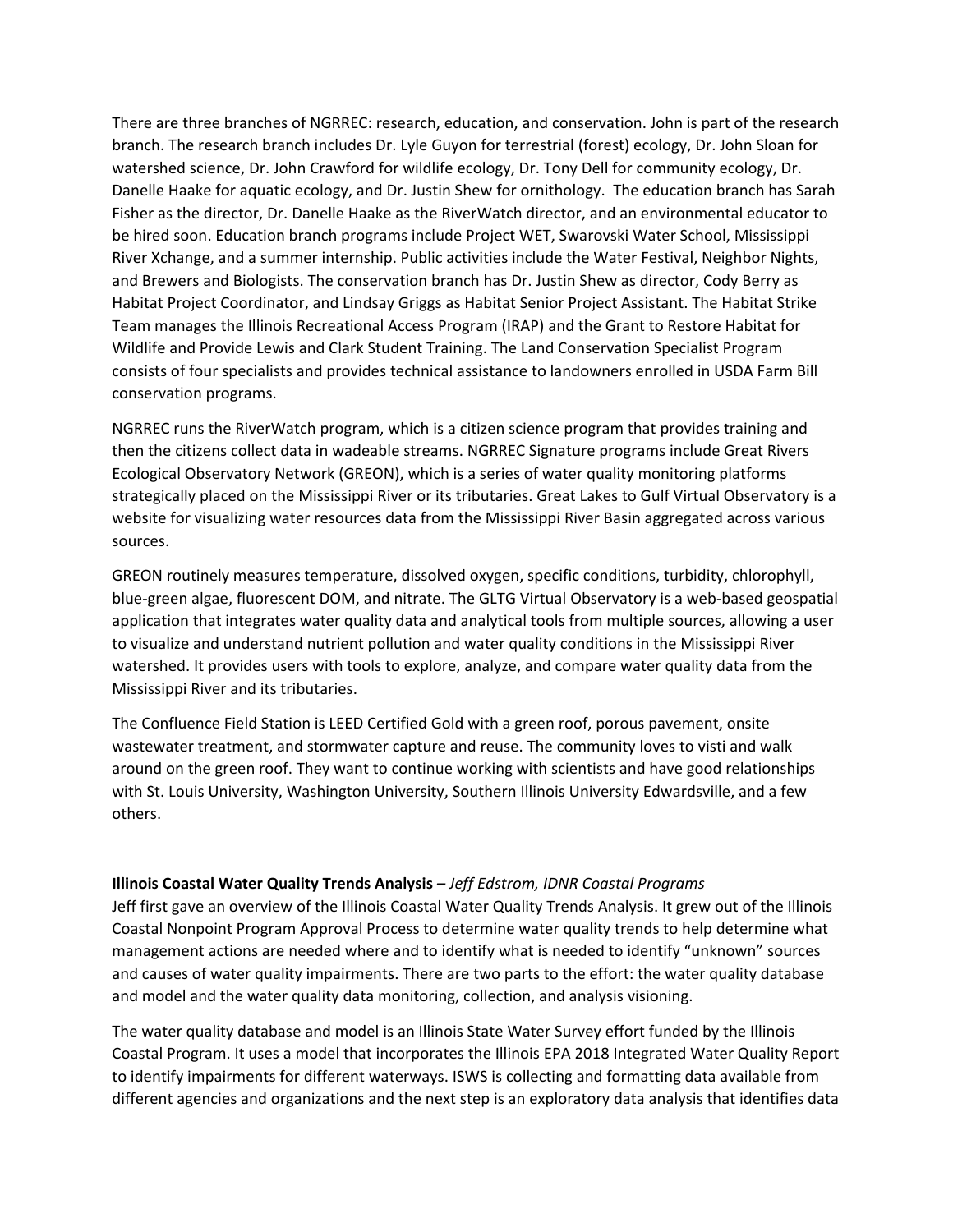gaps over time, parameters, and location. If there is enough data, the full model can be implemented using time series data. The goal is to create a foundation database that can be built upon in the future for more analysis. The database and model developed for this current project is based on one used for a trends analysis of the Fox River.

The water quality data monitoring, collection, and analysis visioning is used to examine ways that we can better understand what is happening in the environment, how we set water quality goals and priorities in the next five years, and how to identify more effective approaches to monitoring and data analysis, as well as to identify data needs going forward and understand data gaps in information, time, and location.

ISWS is pulling data from several sources, including Current, MWRD, and the state. However, there are data management roadblocks because all organizations have errors in data, which is just the nature of working with large amounts of data. They come to light when you are putting them together in a database. These include transcription errors (wrong data in column, offset, bad dates), reporting limits (listed ones are different than data says), and inconsistent remark codes. Helpful practices include minimal formatting on spreadsheets (avoid color coding, font changes), consistency within organization along multiple years, clearly labeled date/time, location, parameter and units, and sort columns before sending them (this weeds out mistakes).

Five-year priorities and goals for the monitoring vision to focus on are how to make existing environmental data more available and accessible as appropriate, how to improve monitoring efforts to get a better water quality data, and how to develop a framework to better analyze and characterize water quality.

We sent out a survey with questions developed from the visioning document. We got 17 responses (out of 29) and the general themes that came out of the survey are similar to the themes that came out during interviews/discussions with advisory group members over the last three months.

Lower priority issues are crowdsourced water quality data, organized private efforts to collect water quality data, and artificial intelligence technologies. Higher priority issues include more consistency in water quality dataset formats, more high-quality data, collecting appropriate automated data, making data more accessible, more timely interpretation of data, and to better understand water quality trends over time.

Next steps are to get the ISWS Trends Model Analysis and identify data analysis gaps. We are waiting for the complete data formatting and data model analysis for the ISWS Trends Model Analysis. For data analysis gaps, we need to identify gaps based after model data formatting by location, time, and data type, identify potential useful technologies that might improve data collection, and unknown sources and causes in Impaired Waters list. An example from the Impaired Waters list is addressing Kellogg Creek in the coastal region. There are lots of codes for sources and causes and we need to understand the use. One of the things we've been looking at is translating these tables so that you can see the information and see what's causing the impairment.

#### *Questions/Discussion:*

Holly: What are the tables that are most impacting?

Eliana Brown: Have you thought about this from a watershed planning perspective?